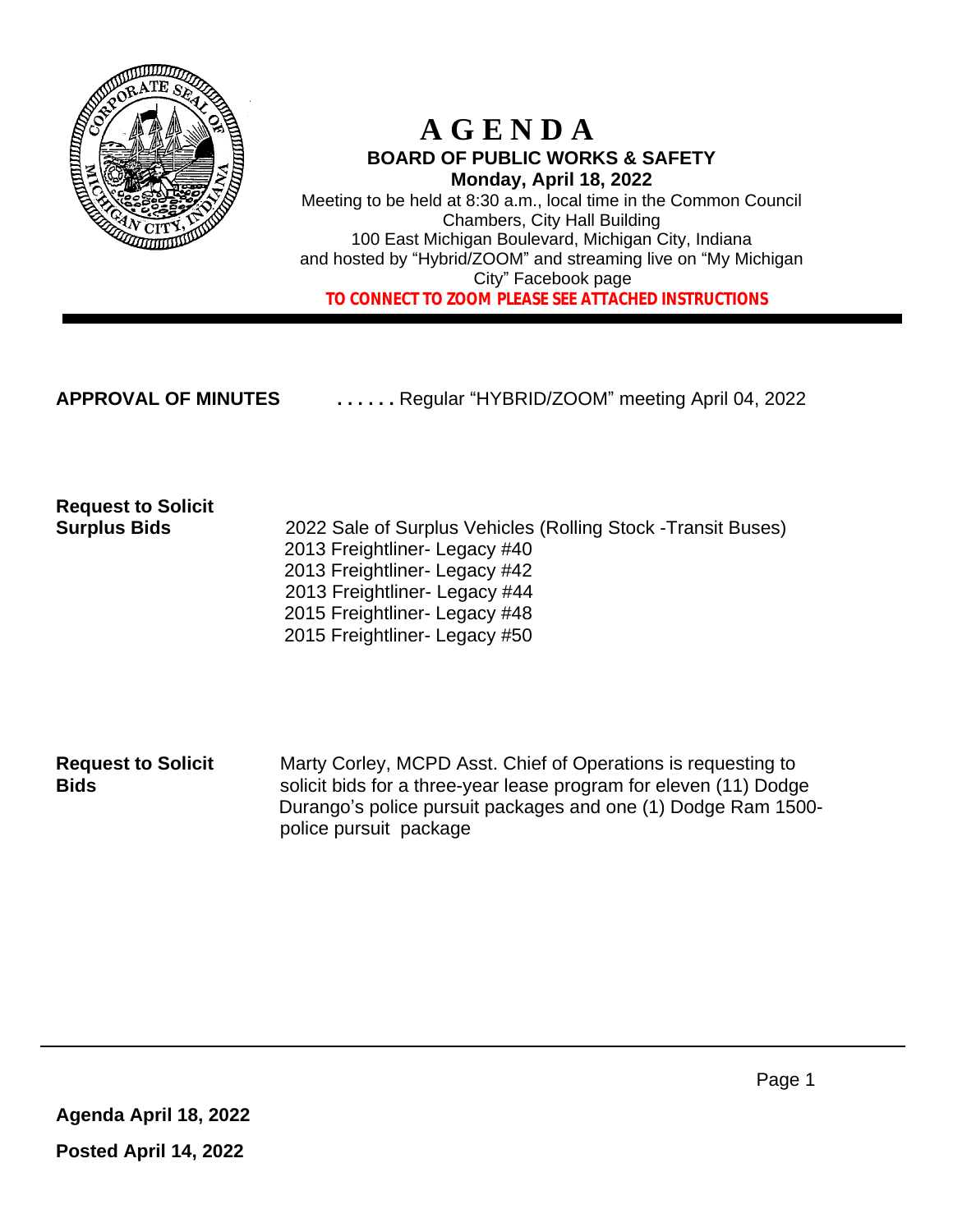**Food Vendor Ron Landtroup, "A Slice of Heaven" 425 Ogden Avenue is Renewal License** requesting to renew his food vendor license that will be located in **Request Request the parking lot of Brandt's Old Fashion Feed Store U.S. Hwy 12** 

**Farmer's Market Terry Greetham, Special Event Director is requesting approval Agreement** of the 2022 Farmer's Market agreement between the City of Michigan City, Indiana and Tress Bien CBD Inc.

**Farmer's Market Terry Greetham, Special Event Director is requesting approval Agreement** of the 2022 Farmer's Market agreement between the City of Michigan City, Indiana and Green Trails Flower Farm, LLC.

**Farmer's Market Terry Greetham, Special Event Director is requesting approval Agreement** of the 2022 Farmer's Market agreement between the City of Michigan City, Indiana and Sarah Tristano d/b/a JuJu's Aguas Frescas

**Agenda April 18, 2022 Posted April 14, 2022**

Page 2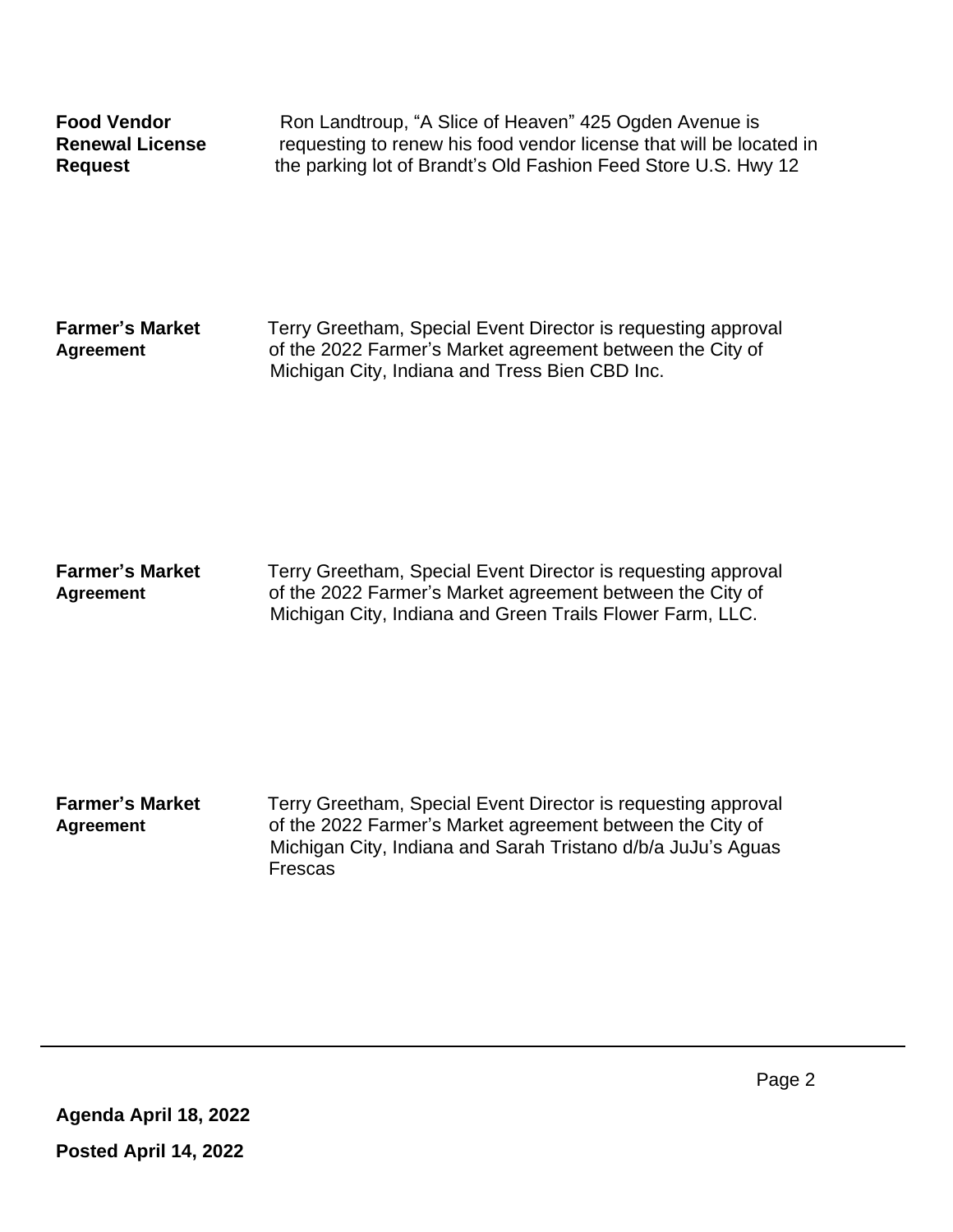**Farmer's Market Terry Greetham, Special Event Director is requesting approval Agreement** of the 2022 Farmer's Market agreement between the City of Michigan City, Indiana and PEO Sisterhood

**SPONSORSHIP** An agreement between the Board of Public Works and Safety **AGREEMENT** and General Insurance Services for their Sponsorship at the "Singing Sands Sand Sculpting Festival held on June 3 – 5, 2022 at Washington Park (Sponsorship Gold - \$5,000)

### **AGREEMENT FOR** An Agreement between the Michigan City Board of Public Works **2022 PROFESSIONAL** and Safety and Serviscape, LLC to provide landscaping services **SERVICES** namely for Wabash Street, Franklin Square to South Franklin Street (will not to exceed \$203,932.35)

**STREET CLOSURE** Janet Bloch, Director of the Lubeznik Center for the Arts, is **REQUEST** requesting the usage of the north end area of "You Are Beautiful" site and the street closure at the intersection of Washington Street, north of U.S. Highway 12; Franklin Street from the crosswalk at Water Street headed south around the curve to 2<sup>nd</sup> Street; and traffic both ways between Franklin Street and Shoreline Brewery driveway for the Arts Festival August 19, 2022 8:00 a.m. until August 21, 2022 7:00 p.m.

**Agenda April 18, 2022 Posted April 14, 2022**

Page 3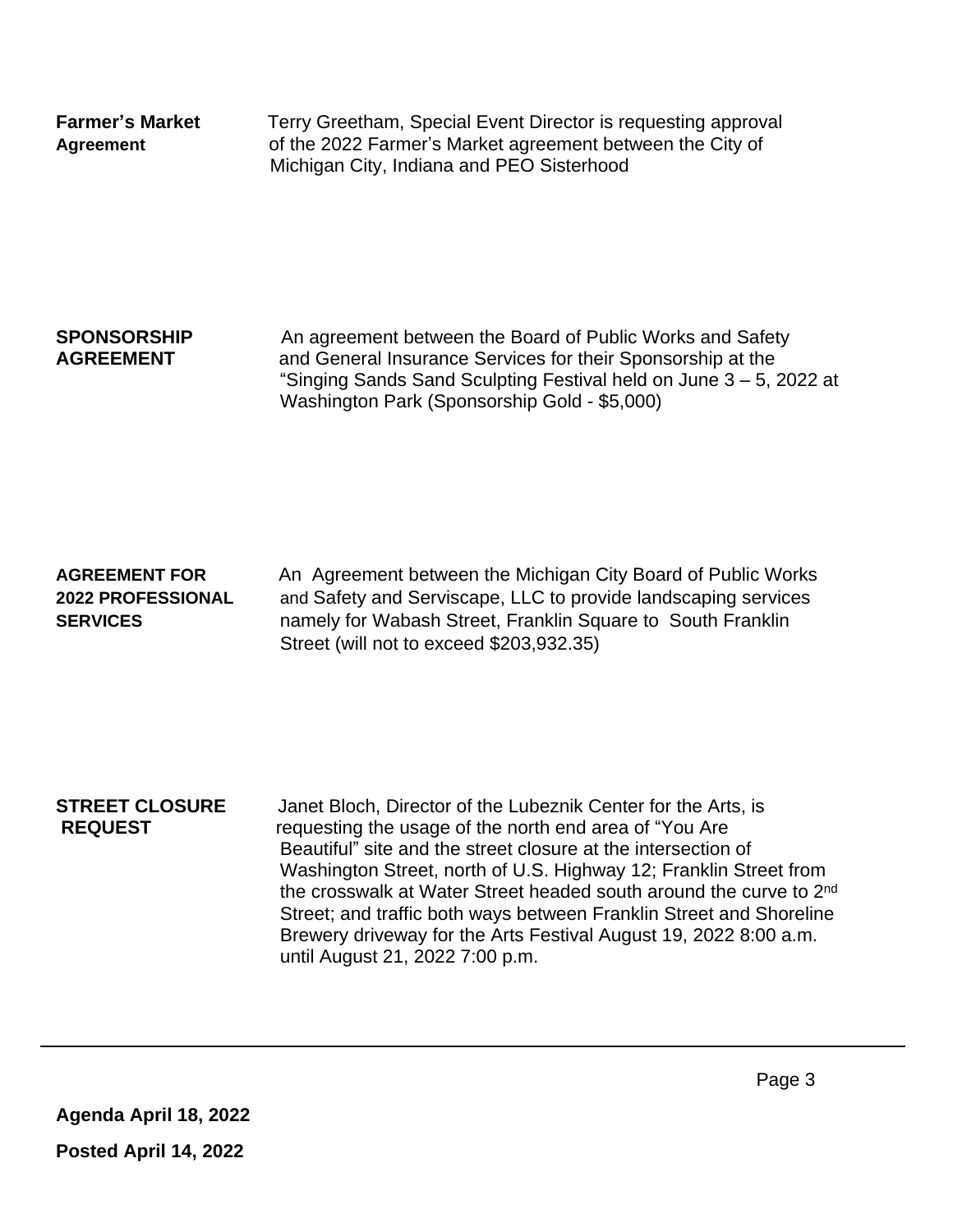**REQUEST TO** Brad Minnick, Primera Engineers, Ltd. is requesting the retirement **RETIRE POLE/** of un-metered connection to a traffic pole at the northwest corner **AERIAL SERVICE** of Pine Street and 10th Street and existing aerial service for the Double Track Project

**STREET CLOSURE** Jeremy Rossi, Uptown Social is requesting a street closure **REQUEST** starting at First Presbyterian church on 9<sup>th</sup> and Pine Streets; then heading South on Pine to Washington Park and return on the same route for their 2nd Annual Uptown Social 5K on July 28, 2022 from 6:00 p.m. to 7:30 p.m.

**CONTRACT** A Contract between the City of Michigan City Board of **APPROVAL** Works and Safety and the MCPD Fraternal Order of Police Dunes Lodge #75 for 2022-2024 Union Contract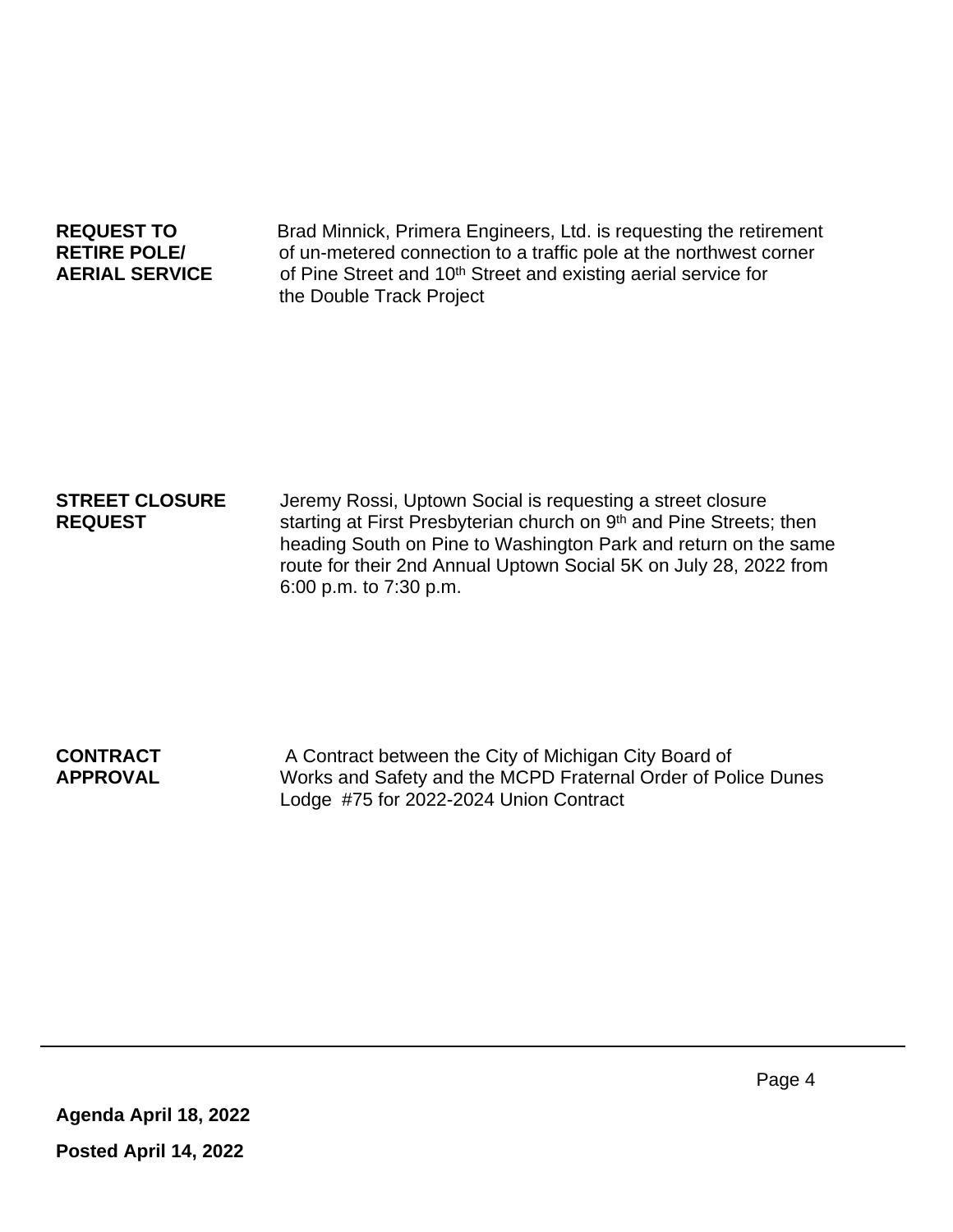|                                         | NOTE: This request was TABLED at the April 4, 2022 Board of Public<br>Works and Safety Meeting until the April 18, 2022 BOW meeting |  |  |  |
|-----------------------------------------|-------------------------------------------------------------------------------------------------------------------------------------|--|--|--|
| <b>PROPERTY</b>                         | and Parcel ID 46-01-31-238-044.000-022 for \$5,500.00                                                                               |  |  |  |
| <b>CITY OWNED</b>                       | Track NWI Project (10th Street Parcel ID 46-01-31-238-032.000-022                                                                   |  |  |  |
| <b>ACQUISITION</b><br><b>REQUEST OF</b> | Northern Indiana Commuter Transportation District (NICTD) is<br>requesting to purchase City property for the purposes of the Double |  |  |  |
|                                         |                                                                                                                                     |  |  |  |

| <b>PAYROLL DOCKET</b> | <b>April 08, 2022</b>                |                    |
|-----------------------|--------------------------------------|--------------------|
|                       | <b>City Payroll</b>                  | \$<br>596,908.87   |
| <b>CLAIMS DOCKET</b>  | <b>April 18, 2022</b>                |                    |
|                       | <b>MUNICIPAL</b>                     | \$<br>954,313.47   |
|                       | <b>CDBG</b>                          | \$<br>46,639.71    |
|                       | <b>HEALTH &amp; LIFE INS. FUND</b>   | \$<br>115,859.14   |
|                       | <b>WORKERS COMP TRUST</b>            | \$<br>44,840.62    |
|                       | <b>CEMETERY MDSE &amp; COMM CUST</b> | \$<br>5,734.55     |
|                       | <b>Total Claims -</b>                | \$<br>1,164,387.49 |
|                       |                                      |                    |

 $\hat{\boldsymbol{\theta}}$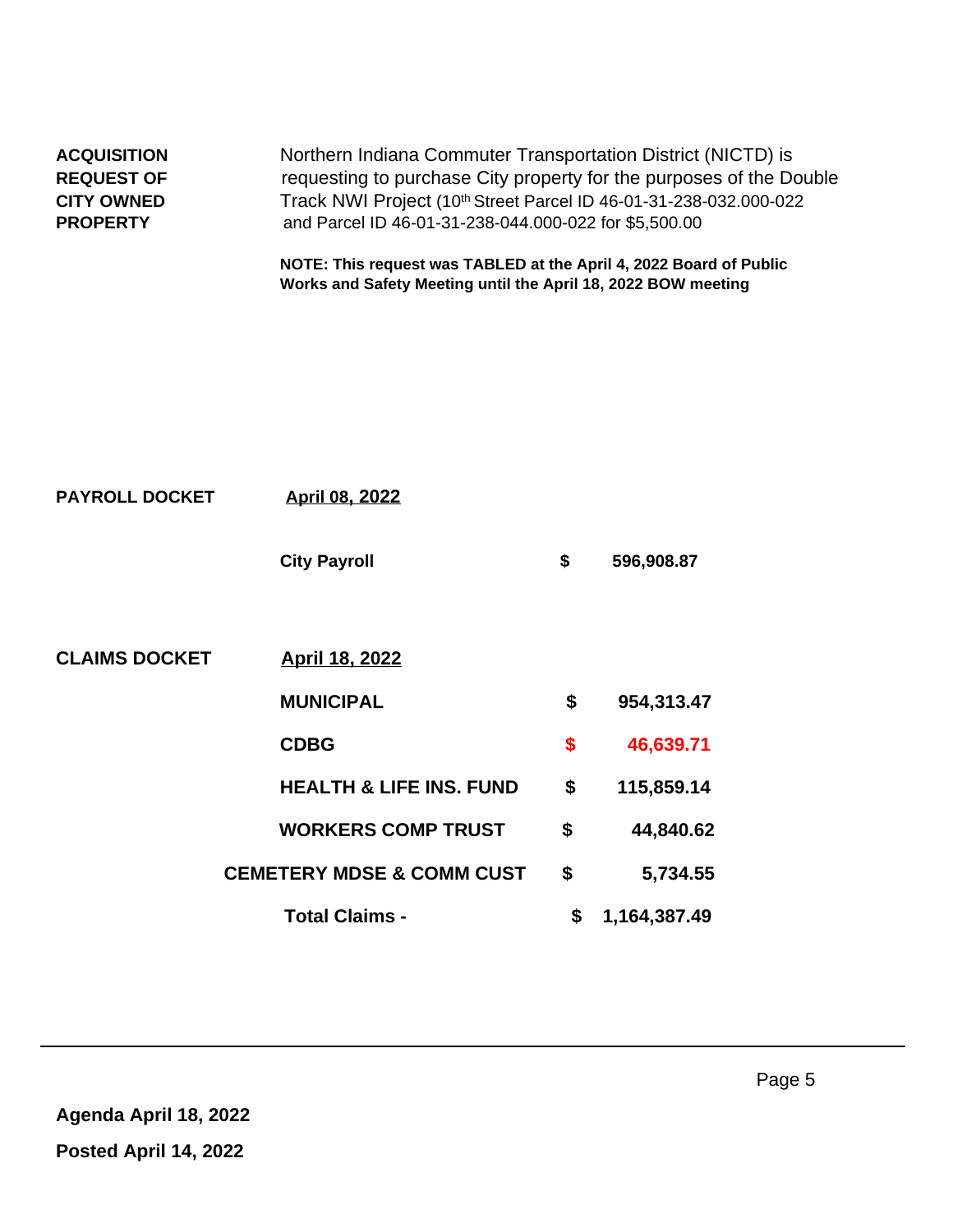**UNFINISHED BUSINESS** – Pending Items

**PUBLIC COMMENT**

**BOARD COMMENT** Board Member Mike Vinson, 6 Devonshire Court is requesting to<br>**TRAFFIC** keep the detour the same when the Franklin Street Bridge is close keep the detour the same when the Franklin Street Bridge is closed during the 2022 Season but to turn Krueger Avenue and South Lake Avenue into one way streets during the closure of the bridge